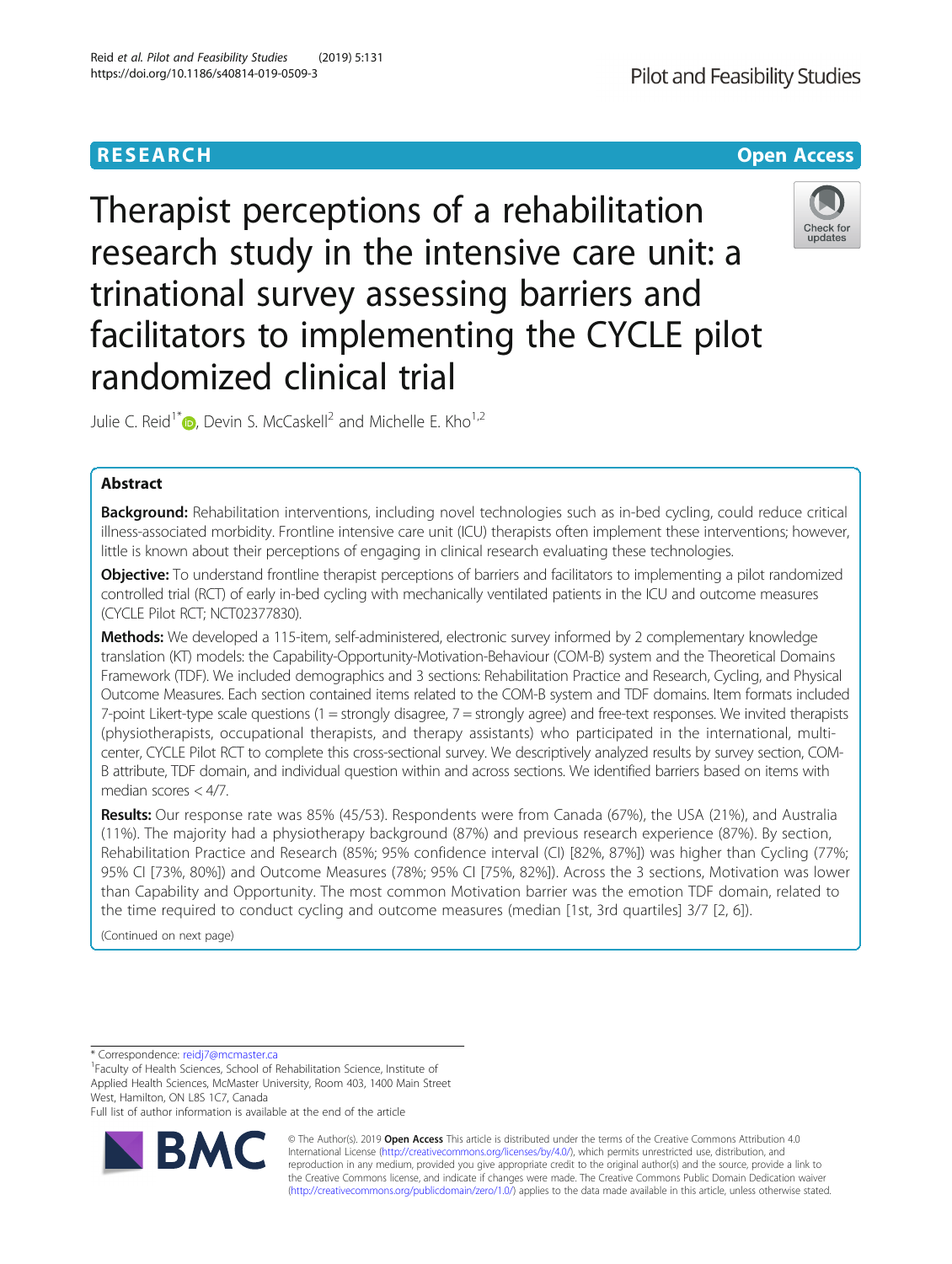### (Continued from previous page)

**Conclusions:** Frontline ICU therapists had positive perceptions of research engagement. However, we identified barriers related to Motivation, and concerns regarding time to implement the research protocol. Our results can inform specific KT strategies to engage frontline ICU therapists and optimize protocol implementation in critical care rehabilitation research.

Keywords: Questionnaire, Knowledge translation, Rehabilitation, Physical therapists

# Introduction

With advancements in medical technology, more people are surviving critical illness [[1](#page-10-0)]. However, survivors of an intensive care unit (ICU) stay often experience substantial physical disability [[2,](#page-10-0) [3](#page-10-0)]. Because of this disability, there has been a great focus on minimizing critical illness-associated morbidity through rehabilitation interventions started early in ICU [\[4,](#page-10-0) [5](#page-10-0)]. While frontline ICU therapists are often responsible for providing these interventions, we have limited knowledge of their perceptions of implementation as part of a research study.

Implementing interventions into clinical practice is challenging [[6\]](#page-10-0). Complex interventions, such as physical rehabilitation, can be even more difficult to implement. For ICU patients, implementation is more complex due to the critical care environment, patients' illness severity, and their receipt of life support therapies [[7](#page-10-0), [8\]](#page-10-0). For example, observational studies reported rehabilitation with mechanically ventilated (MV) ICU patients was uncommon [[9,](#page-10-0) [10\]](#page-10-0). In a randomized controlled trial (RCT) of intensive versus routine physiotherapy in the ICU, the intervention group only received 23 min out of a planned 90 min of therapy per day [[11](#page-10-0)]. Since intervention implementation is dependent on healthcare practitioner actions, understanding determinants of their behaviors are crucial [[12](#page-10-0), [13\]](#page-10-0). Knowledge translation (KT) is a field dedicated to the study of methods to move evidence into practice [\[14](#page-10-0)– [16](#page-11-0)]. KT theory can help identify factors limiting implementation and develop strategies to overcome barriers and optimize facilitators [[14](#page-10-0), [17\]](#page-11-0).

CYCLE (Critical Care Cycling to Improve Lower Extremity Strength) is a multiphase, multidisciplinary, international research program evaluating the effectiveness of early in-bed cycling to improve functional outcomes for MV patients in ICU [[18](#page-11-0)]. The CYCLE Pilot RCT occurred in seven ICUs and demonstrated that an RCT of cycling within the first 4 days of MV was feasible [\[18\]](#page-11-0). However, we identified potential challenges for future RCT, including frontline therapist ability to contribute to research. Therapist roles in implementing CYCLE included conduct of in-bed cycling with critically ill MV patients in the ICU, administration of physical function outcome measures, and data collection during cycling sessions and outcomes assessments. In advance of the full CYCLE RCT, we

developed a self-administered survey to address the following research question, "What are CYCLE ICU therapists' perceptions regarding conduct of clinical research, including barriers and facilitators to conducting early in-bed cycling with MV patients in the ICU and outcome measures?"

# Methods

### Survey development

We used two complementary and interrelated frameworks of behavior change to develop our survey. The Capability-Opportunity-Motivation-Behaviour system (COM-B) acknowledges the necessary interaction of capability, opportunity, and motivation attributes for behavior to occur [[19](#page-11-0)]. We then used the Theoretical Domains Framework (TDF) [\[20,](#page-11-0) [21\]](#page-11-0) to guide development of specific questions. The TDF is a synthesis of 33 theories of behavior change organized into 14 discrete domains [[20](#page-11-0)]. Focused on healthcare practitioners, it is applied to KT strategies in healthcare [\[17](#page-11-0)]. Each TDF domain links to one of Capability, Opportunity, or Motivation in the COM-B framework and helps identify factors that could influence healthcare practitioners' behaviors [[21](#page-11-0)]. We used rigorous survey development and testing methods throughout [[22](#page-11-0)] and followed the Checklist for Reporting Results of Internet E-Surveys [\[23\]](#page-11-0).

Item generation, reduction, and question and answer stems We reviewed a process evaluation of complex rehabilitation intervention implementation [\[24](#page-11-0)] and conducted focus groups with therapists experienced with in-bed cycling from TryCYCLE (the safety and feasibility phase of CYCLE [\[25](#page-11-0)]) to identify items for attitudes towards research, conduct of cycling, and outcome measures. We continued item generation until each TDF domain was represented at least once in the survey and until all sections contained items pertaining to Capability, Opportunity, and Motivation. We reduced items by identifying redundant questions and questions of limited relevance. Most questions were answered using a 7-point Likert-type scale  $(1 =$  strongly disagree,  $7 =$  strongly agree). Further detail is found in Additional file [1.](#page-10-0)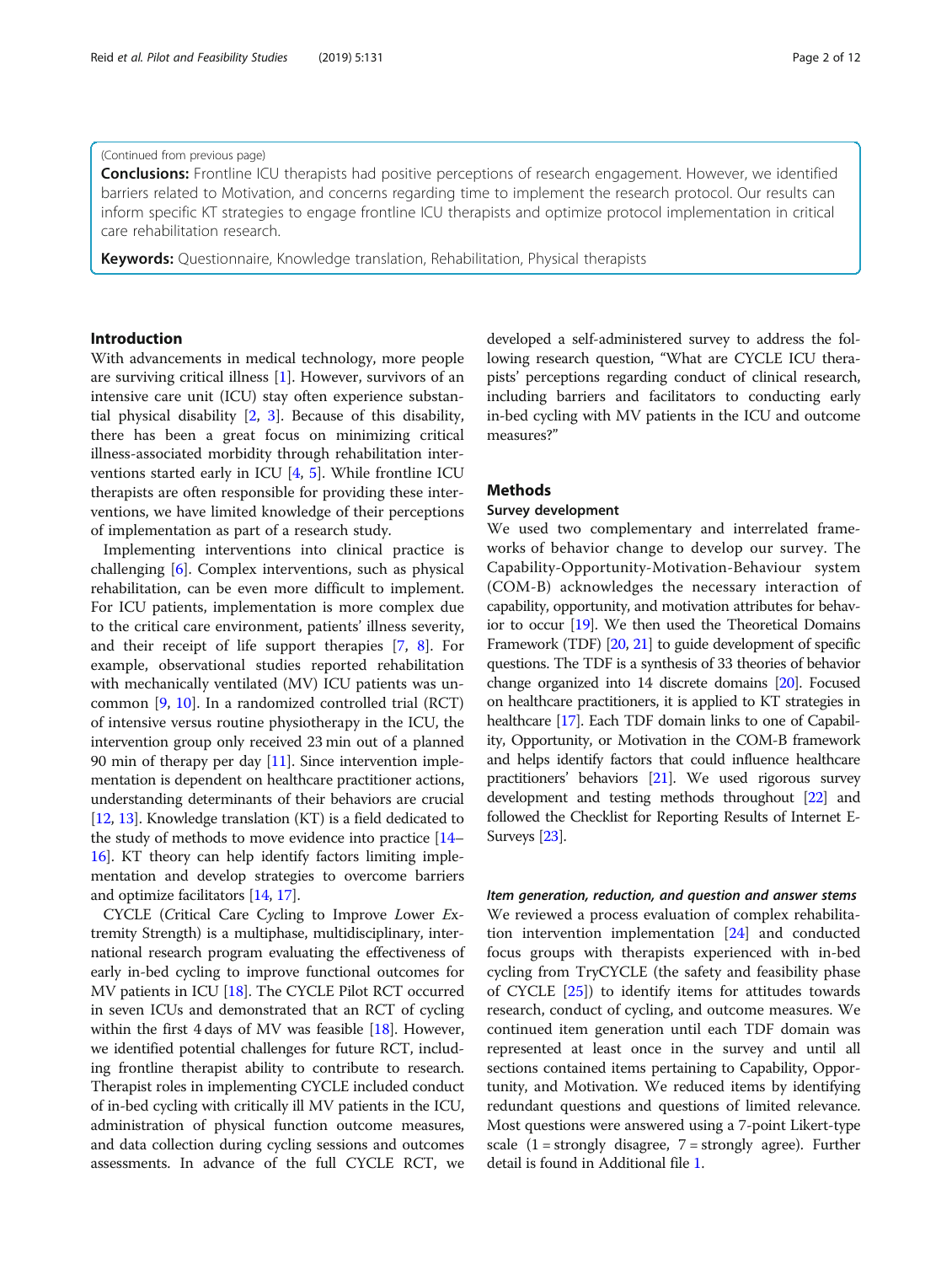### Formatting

We used LimeSurvey (version 3.15.6+190108, Hamburg, Germany: LimeSurvey GmbH), a web-based, secure, ethics-compliant platform, which assigned participants a unique identifier to prevent duplicate survey completion.

## **Testing**

We conducted rigorous testing of the survey, including pre-, pilot, and clinical sensibility testing to evaluate feasibility, ease of administration, and face validity [[22](#page-11-0)] (Additional file [1](#page-10-0): Table S2). We revised the survey based on feedback. Once in its penultimate version, we reviewed survey questions to ensure representation of all TDF domains. Our final survey included participant demographics, three main sections (Rehabilitation Practice and Research, Cycling, Outcome Measures), and a freetext section for a total of 115 questions in five electronic pages (Additional file [2\)](#page-10-0). Our pilot testing suggested 20– 25 min for survey completion.

### Administration

We invited all ICU therapists (physiotherapists (PT), occupational therapists (OT), and therapy assistants) who received training for the CYCLE Pilot RCT and CYCLE Vanguard (additional internal pilot) studies to participate. We excluded those who did not participate in the studies (NCT02377830) [\[18\]](#page-11-0). Survey completion was voluntary and responses anonymous. We obtained consent electronically using a checkbox on survey initiation. Additional file [1](#page-10-0) provides further administration details. The Hamilton Integrated Research Ethics Board approved this study.

### Statistical analysis

We calculated response rate as the proportion of returned surveys divided by the number of eligible respondents [[26](#page-11-0)]. We included any returned questionnaire with at least one completed section. For the Cycling and Outcome Measure sections, we only included respondents who reported performing those roles. Further information about missing data is in Additional file [1.](#page-10-0)

We aggregated all Likert-type questions in two ways: (1) by individual section and (2) across the three sections. By section, we calculated the following: (a) sum score; (b) sum of Capability, Opportunity, and Motivation items; and (c) sum of items contributing to each TDF domain. For negatively framed questions (e.g., I felt overwhelmed by cycling with critically ill patients), we reversed the scale responses so all questions had the same polarity. We also examined data by item. If median item scores were < 4/ 7 or > 4/7, we classified those items as barriers and facilitators, respectively. We used free-text responses to contextualize the results of the Likert-type scale questions. Across the three sections, we summed items contributing to Capability, Opportunity, and Motivation.

We calculated descriptive statistics of continuous variables such as means and standard deviations or medians and 1st and 3rd quartiles if data were skewed. For categorical variables, we calculated counts and percentages. We completed visual inspection of descriptive data using boxplots and histograms and assessed normality using the Shapiro-Wilk test. We conducted analyses using Stata (version 14.2, College Station, Texas: StataCorp LP).

# Results

# **Respondents**

Of 53 potential participants, 45 completed demographics and at least 1 section, for an 85% response rate (Fig. [1](#page-3-0)). Sixty-seven percent of respondents practiced in Canada, 87% were PTs, and 91% were female. Most (69%) reported < 10 years of total practice experience and 80% reported < 10 years of experience in the ICU. The median (1st, 3rd quartiles) shift length in the ICU was 7.5 (6, 8) h, and therapists reported a median caseload of 9 (6, 10) patients/shift. Thirty-nine respondents (87%) reported previous research participation; however, only 8 (18%) had formal research training. Twenty respondents (44%) indicated previous experience with in-bed cycling, varying from 0 to 5 (mean [standard deviation (SD)] 1 [1.7]) years. Thirty-nine (87%) respondents indicated previous outcome measure experience, varying from 0 to 25 (mean [SD] 5.7 [5.6]) years. Table [1](#page-4-0) summarizes demographic characteristics. Many items demonstrated high scores (i.e., 6 or 7); therefore, we focused on optimizing barriers.

### Rehabilitation Practice and Research

Forty-five (87%) respondents completed this section, which included 20 Likert-type questions (all COM-B: 4 Capability, 10 Opportunity, 6 Motivation). The median overall score was 85% (119/140; [80%, 89%]). The median scores for Capability, Opportunity, and Motivation were as follows: Capability 96% (27/28; [89%, 96%]), Opportunity 84% (59/70; [81%, 93%]), and Motivation 79% (33/42; [71%, 88%]) (Fig. [2](#page-5-0)a). Additional file [1](#page-10-0): Table S3 details individual item scoring.

We identified one TDF domain barrier related to Motivation, beliefs about consequences (Fig. [3\)](#page-6-0). Therapists reported concerns about providing equitable service to all patients when a patient was enrolled in CYCLE (question 1.3.6, median 3 [2, 3]). The free-text comments supported time as a common theme with concerns regarding time to provide "adequate" treatment for non-study patients and the opportunity cost of cycling (i.e., insufficient time for additional activities therapists felt would be beneficial, e.g., sitting at the edge of the bed).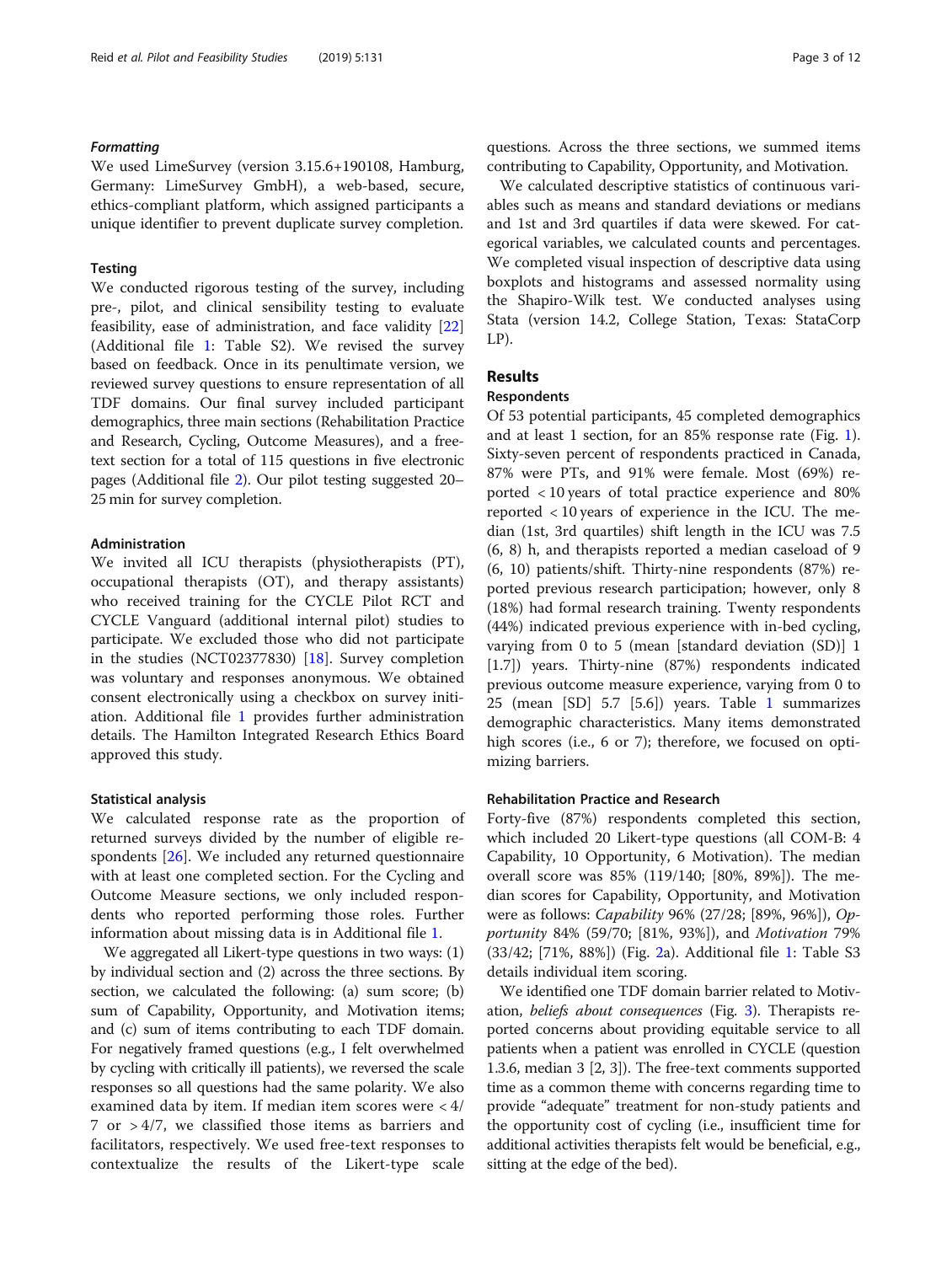<span id="page-3-0"></span>

# Cycling

Forty (89%) respondents reported conducting cycling sessions. This section included 46 questions (22 COM-B, 5 Capability, 5 Opportunity, 12 Motivation). The overall median score for COM-B questions was 77% (119/154; [69%, 83%]). The median scores for Capability, Opportunity, and Motivation were as follows: Capability 74% (26/ 35; [66%, 83%]), Opportunity 81% (29/35; [73%, 91%]), and Motivation 77% (65/84; [64%, 82%]) (Fig. [2b](#page-5-0)). Additional file [1](#page-10-0): Table S4 details individual item scoring.

We identified barriers in Capability and Motivation. In Capability, the TDF domain memory, attention, and decision processes (Fig. [3\)](#page-6-0) identified therapists' attitudes towards prioritizing cycling over other activities (question 2.3.5; median 2 [2, 4]). In Motivation, we identified barriers in two TDF domains—professional role identity and emotion. Professional role identity addressed the role of ICU OTs for conducting cycling (question 2.5.2; median 3 [3, 5]; Additional file [1](#page-10-0): Table S5). Emotion identified concerns with the time required to conduct cycling (question 2.4.3; median 3 [2, 5]).

# Outcome Measures

Thirty-three (73%) respondents reported conducting physical function outcome measures. This section included 24 questions (22 COM-B: 7 Capability, 5 Opportunity, 10 Motivation). The overall median score for COM-B questions was 78% (120/154; [70%, 87%]). The median scores for Capability, Opportunity, and Motivation were as follows: Capability 82% (40/49; [73%, 88%]), Opportunity 80% (28/35; [71%, 86%]), and Motivation 76% (53/70; [66%, 89%]) (Fig. [2c](#page-5-0)). Additional file [1:](#page-10-0) Table S6 details individual item scoring.

We identified barriers in Capability, Opportunity, and Motivation (Fig. [3\)](#page-6-0). In Capability, the TDF domain was skills, referring to assistance required to transcribe data on research forms (question 3.2.4, median 3 [2, 5]). In Opportunity, the TDF domain was environmental context and resources, identifying patients' fatigue or functional capacity limiting conduct of cycling and outcome measures on the same day (Question 3.3.4, median 2 [2, 3]). In Motivation, the TDF domain was *emotion*, with respondents identifying concerns regarding the time required to conduct outcome measures (Question 3.4.3, median 3 [2, 6]). The free-text responses reinforced these barriers, including patient fatigue requiring multiple attempts to conduct cycling and outcome measures in the same day, time constraints, and challenges transcribing data, particularly when patients were in isolation.

# Comparison of the three sections

The Rehabilitation Practice and Research section (85%; 95% confidence interval (CI) [82%, 87%]) was the highest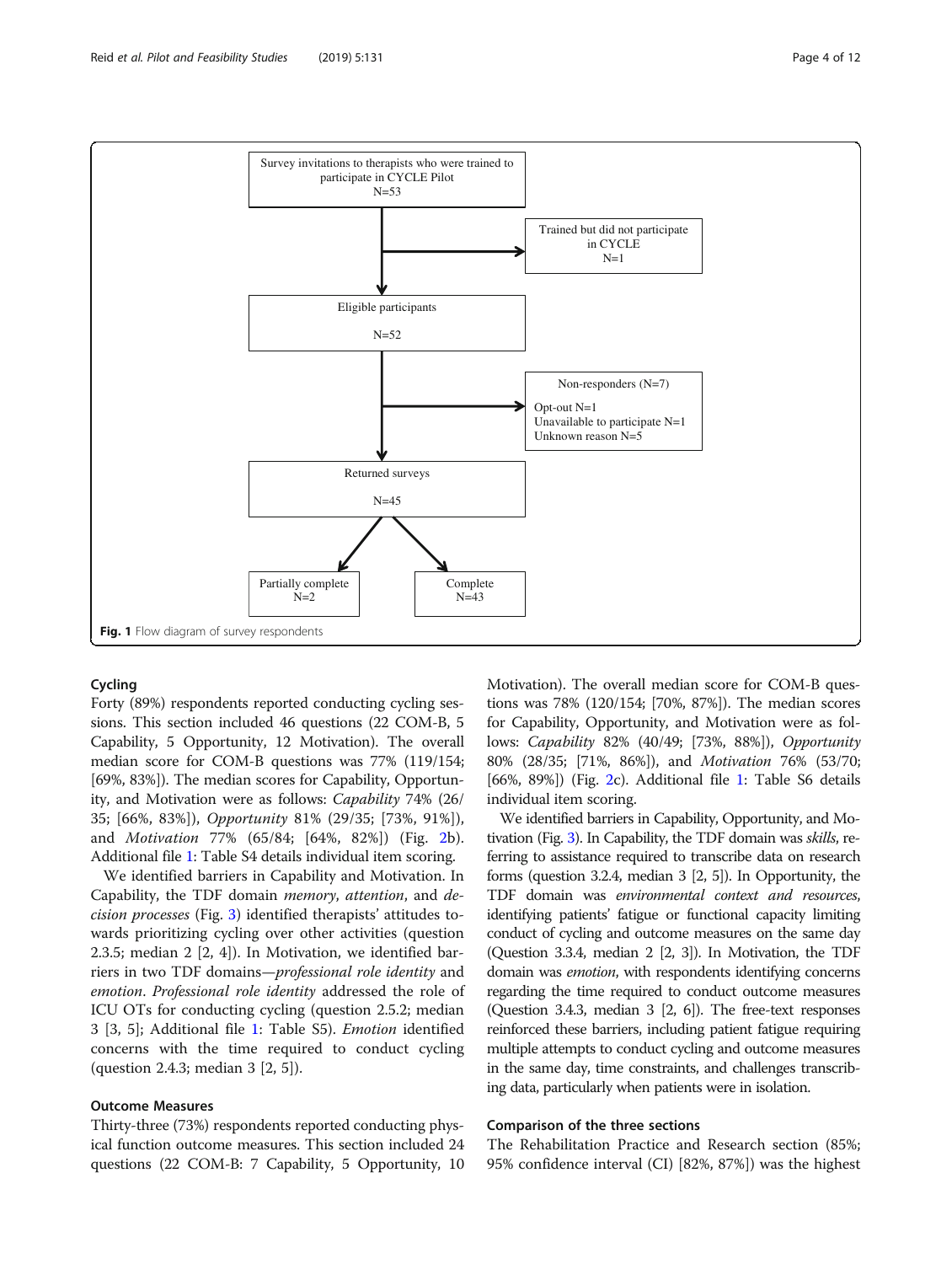<span id="page-4-0"></span>Table 1 Demographics of included respondents

|  |  | Table 1 Demographics of included respondents (Continued) |  |  |
|--|--|----------------------------------------------------------|--|--|
|  |  |                                                          |  |  |

| Pennographies of included respondents                      |           |
|------------------------------------------------------------|-----------|
| Characteristic                                             | Value     |
| Site, n respondents/site (% total)                         |           |
| 1                                                          | 6(13.3)   |
| $\overline{2}$                                             | 5(11.1)   |
| 3                                                          | 5(11.1)   |
| 4                                                          | 4(8.9)    |
| 5                                                          | 3(6.7)    |
| 6                                                          | 2(4.4)    |
| 7                                                          | 3(6.7)    |
| 8                                                          | 2(4.4)    |
| 9                                                          | 5 (11.1)  |
| 10                                                         | 10(21.2)  |
| Country, n sites (% total)                                 |           |
| Canada                                                     | 8(80.0)   |
| <b>USA</b>                                                 | 1(10.0)   |
| Australia                                                  | 1(10.0)   |
| Therapy service delivery model, n (%)                      |           |
| Department-based                                           | 22 (48.9) |
| Program management                                         | 18 (40.0) |
| Matrix model                                               | 5(11.1)   |
| Sex, female, n (%)                                         | 41 (91.1) |
| Age, years, n (%)                                          |           |
| $<$ 25                                                     | 0(0.0)    |
| $26 - 30$                                                  | 13 (28.9) |
| $31 - 35$                                                  | 13 (28.9) |
| $36 - 40$                                                  | 11 (24.4) |
| $41 - 45$                                                  | 3(6.7)    |
| $46 - 50$                                                  | 5(11.1)   |
| $50+$                                                      | (0.0)     |
| Clinical background, n (%)                                 |           |
| Physiotherapist                                            | 39 (86.7) |
| Occupational therapist                                     | 5 (11.1)  |
| Physio/occupational therapy assistant                      | 1(2.2)    |
| Highest level of clinical education, n (%)                 |           |
| Bachelors                                                  | 16 (35.6) |
| Masters                                                    | 26 (57.8) |
| Doctor of Physical Therapy                                 | 3(6.7)    |
| Country of clinical degree, n (%)                          |           |
| Canada                                                     | 30 (66.7) |
| <b>USA</b>                                                 | 10(22.2)  |
| Australia                                                  | 5(11.1)   |
| Years of therapy practice experience overall, years, n (%) |           |
| < 5                                                        | 17 (37.8) |
| $5 - 9$                                                    | 14 (31.1) |
| $10 - 14$                                                  | 6 (13.3)  |
|                                                            |           |

| Characteristic                                            | Value     |
|-----------------------------------------------------------|-----------|
| $15 - 19$                                                 | 3(6.7)    |
| $20+$                                                     | 5(11.1)   |
| Years of therapy practice experience in ICU, years, n (%) |           |
| < 5                                                       | 21(46.7)  |
| $5 - 9$                                                   | 15(33.3)  |
| $10 - 14$                                                 | 5(11.1)   |
| $15 - 19$                                                 | 3(6.7)    |
| $20+$                                                     | 1(2.2)    |
| Area of clinical practice, n (%)                          |           |
| C                                                         | 18 (40.0) |
| ICU and ward                                              | 23(51.1)  |
| ICU and ward weekends only                                | 3(6.7)    |
| Other <sup>a</sup>                                        | 1(2.2)    |
| Formal research training, n (%)                           |           |
| Yes                                                       | 8(17.8)   |
| Masters                                                   | 7(87.5)   |
| Doctorate                                                 | 1(12.5)   |
| Previous participation in research, n (%)                 | 39 (86.7) |
| Role in CYCLE <sup>b</sup> , n (%)                        |           |
| Cycling                                                   | 40 (88.9) |
| Outcome measures in ICU                                   | 30(66.7)  |
| Blinded outcome measures                                  | 11(24.4)  |
| Study coordination                                        | 8(17.8)   |

This table describes survey respondent characteristics

 $n$  number, ICU intensive care unit

<sup>a</sup>Primary area of practice was Occupational Therapy team management

 $<sup>b</sup>$ Thirty-two (71.1%) respondents reported > 1 role in the study; of the 13</sup>

reporting 1 role, 10 conducted cycling and 3 conducted outcome measures (1 ICU outcome measures only, 2 blinded outcome measures only)

of all three sections (Cycling (77%; 95% CI [73%, 80%]); Outcome Measures (78%; 95% CI [75%, 82%]). Of COM-B attributes, Motivation (77%; 95% CI [73%, 80%]) was lowest, compared to Capability (83%; 95% CI [80%, 84%]) and Opportunity (83%; 95% CI [80%, 85%]) (Fig. [4](#page-6-0)). Across the three sections, Capability was highest in Rehabilitation Practice and Research versus Cycling (96% vs. 74%) and Outcome Measures (96% vs. 82%). Capability was lower for Cycling versus Outcome Measures (74% vs. 82%). Table [2](#page-7-0) summarizes scores by section and by Capability, Opportunity, and Motivation.

## **Discussion**

We conducted an international, electronic survey of frontline ICU therapists' perspectives of participation in a multi-center pilot RCT of a novel early rehabilitation technology. We achieved a high response rate and identified keen interest in clinical research participation. Using the theoretically driven COM-B KT framework,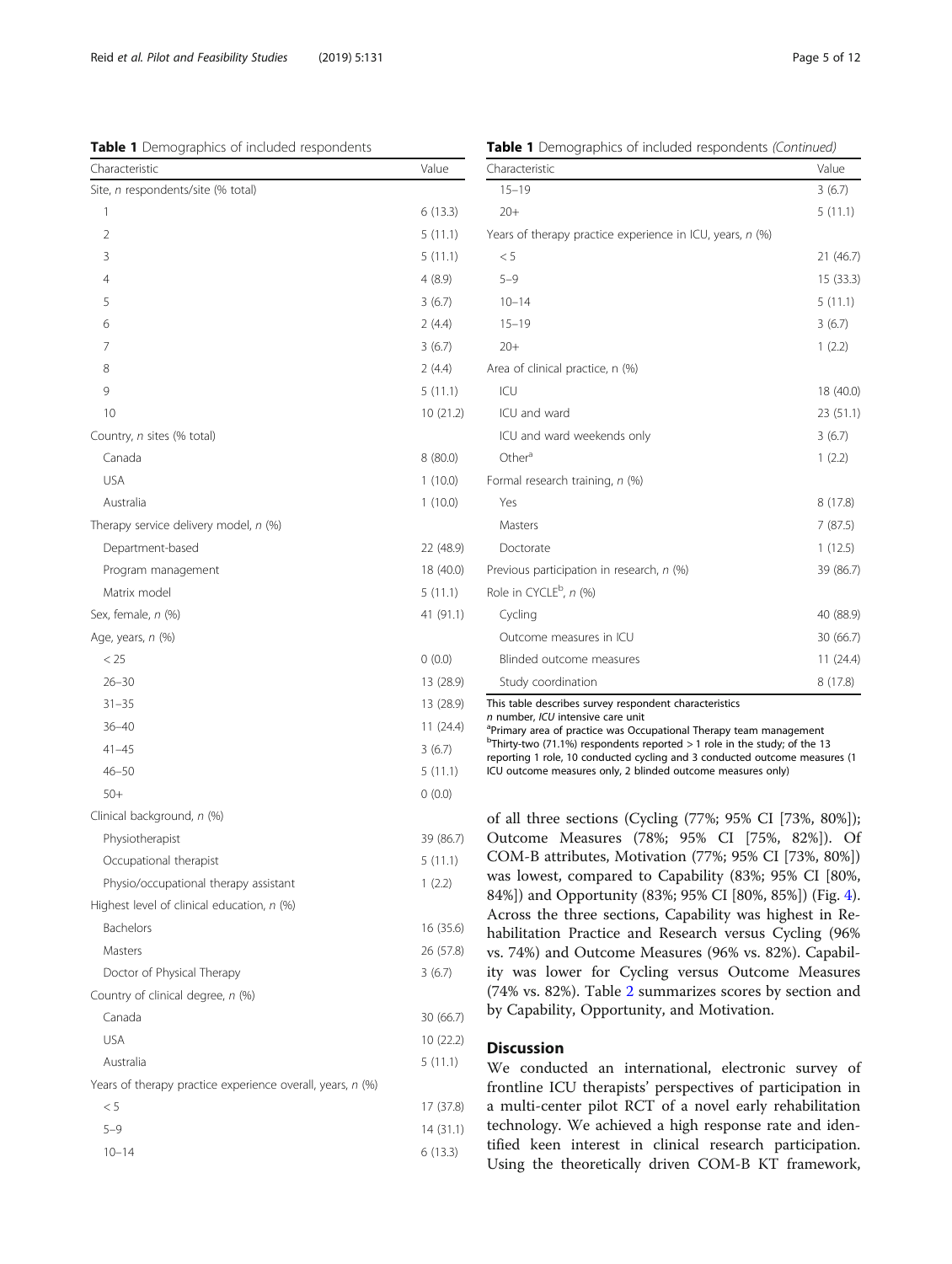<span id="page-5-0"></span>

(horizontal line) and 1st and 3rd quartiles (top and bottom of the box, respectively)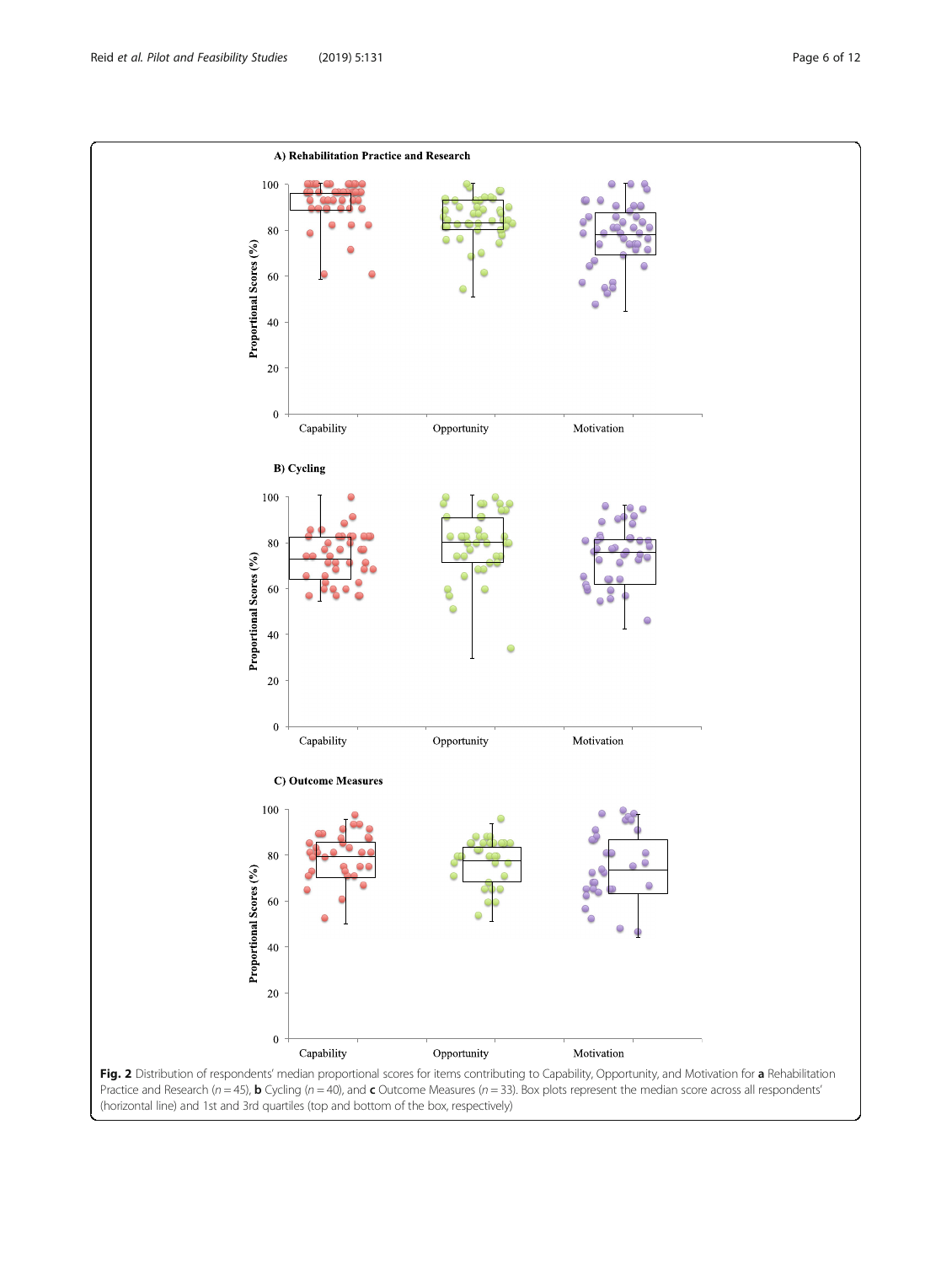<span id="page-6-0"></span>

Practice & Research

**Psychological**

**Physical**

In-bed Cycling **Outcome Measures** 

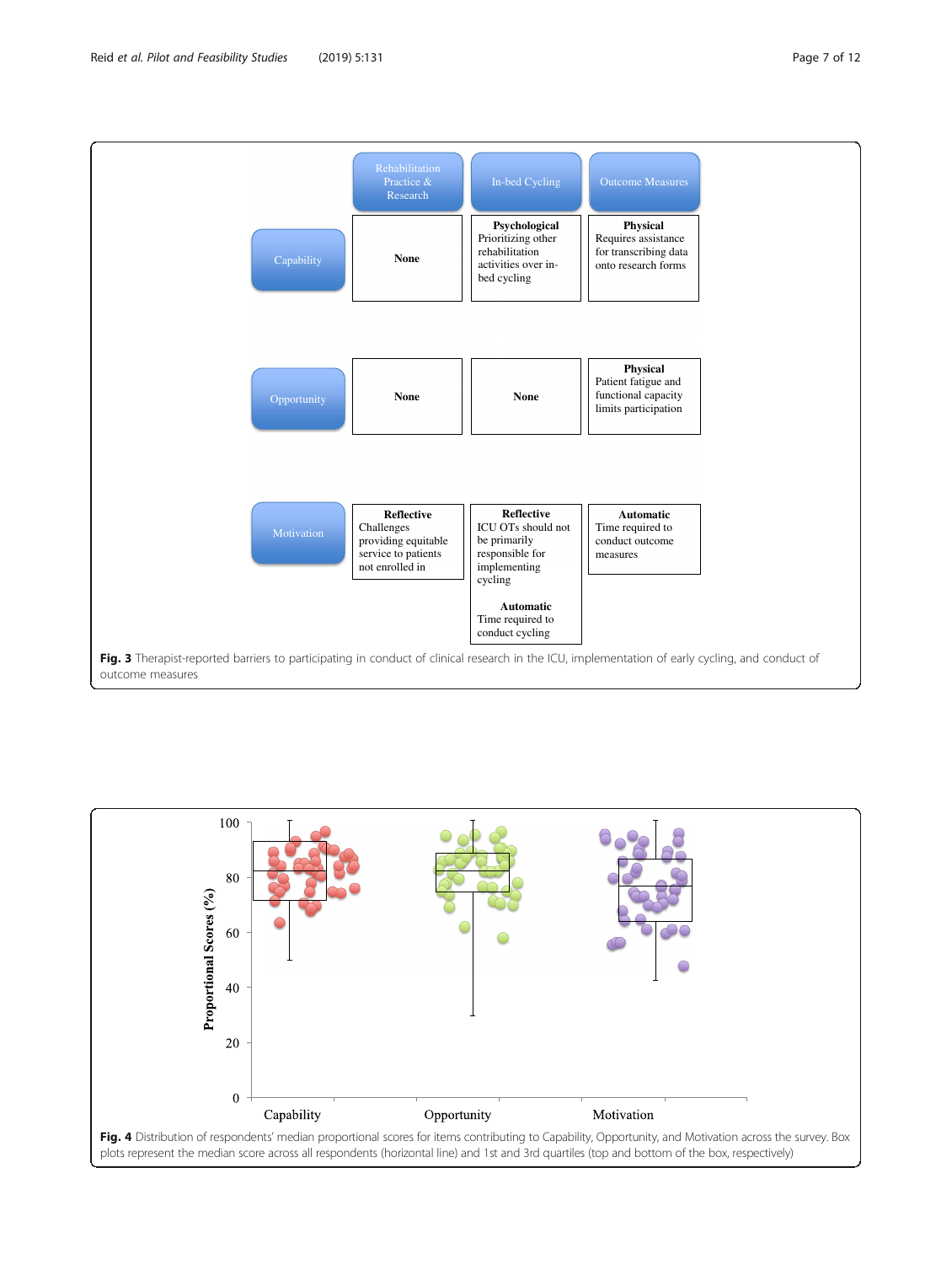| COM-B attribute    | Survey section                       | Overall by COM-    |                    |                    |  |
|--------------------|--------------------------------------|--------------------|--------------------|--------------------|--|
|                    | Rehabilitation Practice and Research | Cycling            | Outcome Measures   | <b>B</b> attribute |  |
| Capability         | 96.4% (89.3, 96.4)                   | 74.3% (65.7, 82.9) | 81.6% (73.5, 87.8) | 82.9% (73.5, 92.9) |  |
| Opportunity        | 84.3% (81.4, 92.9)                   | 81.4% (72.9, 91.4) | 80.0% (71.4, 85.7) | 82.9% (76.2, 88.6) |  |
| Motivation         | 78.6% (71.4, 88.1)                   | 76.8% (64.3, 82.1) | 75.7% (65.7, 88.6) | 77.7% (65.7, 87.1) |  |
| Overall by section | 85.0% (80.3, 89.3)                   | 77.3% (68.6, 83.4) | 78.0% (70.1, 87.0) | 80.9% (74.0, 87.9) |  |

<span id="page-7-0"></span>Table 2 Summary of scores (median proportion (%) and 1st and 3rd quartiles) by survey section and by COM-B attribute

Summary of scores by section and by Capability, Opportunity, and Motivation

Motivation was consistently lowest across the survey. By TDF domain, we identified six barriers for future consideration: Motivation (professional role identity, equitable therapy for non-trial patients, time to conduct cycling or outcome measures), Capability (prioritizing cycling, assistance completing research forms), and Opportunity (patient fatigue). Table [3](#page-8-0) outlines barriers by TDF domain and our suggested strategies for optimization in the future RCT.

Despite the growing interest in ICU rehabilitation interventions, and the critical role of therapists, to our knowledge, the perspectives of frontline therapists involved in research interventions are unknown. We engaged frontline ICU therapists in CYCLE for their specialized clinical expertise conducting rehabilitation interventions with complex, critically ill patients [[27](#page-11-0)] and to optimize the external validity of implementation in different ICUs in preparation for the full RCT. Ideally, pilot work precedes large RCTs to assess feasibility (e.g., recruitment, retention, and implementation) and refine interventions, assessments, or other study procedures [[28\]](#page-11-0). The CYCLE Pilot RCT identified therapist workload as the primary reason for missed cycling sessions on eligible days ( $n = 16$  of 38 missed sessions) [[18](#page-11-0)]. To plan for the large RCT, it is imperative to optimize intervention implementation; to do so, we believed it was critical to understand clinicians' attitudes towards conducting research procedures.

# Rehabilitation Practice and Research

Frontline ICU therapists from our survey were enthusiastic to contribute towards research, which confirms previous work. Several studies using both quantitative [\[27\]](#page-11-0) and qualitative methodologies [\[24](#page-11-0), [29](#page-11-0)], in different settings (e.g., ICU  $[27]$  $[27]$  $[27]$ , acute care  $[24, 29]$  $[24, 29]$  $[24, 29]$  $[24, 29]$ ), with different patient populations (e.g., ICU [[27](#page-11-0)], early post-stroke [[24](#page-11-0)], multiple sclerosis (MS) [\[29](#page-11-0)]), and types of interventions (e.g., a novel post-stroke early mobility [[24](#page-11-0)], balance [[29](#page-11-0)]) documented therapists' eagerness to be involved with research. Therapists perceived value in the opportunities for professional growth (e.g., developing skills to pursue further education) and personal benefit (e.g., receiving acknowledgments on manuscripts).

While our respondents enjoyed participating in CYCLE, they also expressed concerns about providing equitable service to all patients on their caseload. This finding confirms similar concerns from two other acute care rehabilitation studies [[24](#page-11-0), [29](#page-11-0)]. In one study of a balance intervention for patients with MS, PTs reported negative feelings because of the prioritization of time to conduct study-related procedures over care for other patients on their caseload [[29\]](#page-11-0). They also perceived tension between themselves and their supervisors and colleagues [[29\]](#page-11-0). In another study of early mobility for patients post-stroke, PTs felt conflicted about the time required for the research intervention due to their desire to provide equitable service to all patients  $[24]$  $[24]$  $[24]$ . Further information about how therapists allocate their time and the types of interventions therapists believe are important for their patients are needed. In addition, future studies involving frontline therapists in research protocols could consider an integrated knowledge translation approach to engage PTs in study design phases and develop active strategies for caseload management with participating sites.

### Cycling

In-bed cycling is a novel intervention gaining popularity in ICU rehabilitation trials [[18,](#page-11-0) [25,](#page-11-0) [30](#page-11-0)–[38](#page-11-0)]. However, this advanced technology is not commonly available in ICUs [[7\]](#page-10-0) and most of our ICU therapists learned cycling as a new skill. We did not identify knowledge or skills barriers related to cycling.

We identified Capability- and Motivation-related barriers. In Capability, respondents reported they would not prioritize cycling if they perceived another rehabilitation activity was more important. This finding supports a qualitative study where ICU clinicians stated they would not prioritize an intervention if they did not believe there was sufficient supporting evidence  $[12]$ . At the time the CYCLE Pilot RCT occurred, two seminal RCTs supported rehabilitation interventions with critically ill patients. One RCT, published in a critical care journal, evaluated in-bed cycling initiated 2 weeks into a patients' ICU stay and reported better 6-min walk distances for the cycling group at hospital discharge [[30\]](#page-11-0). The second RCT, published in a high-impact general medical journal, evaluated early PT/OT mobility interventions in MV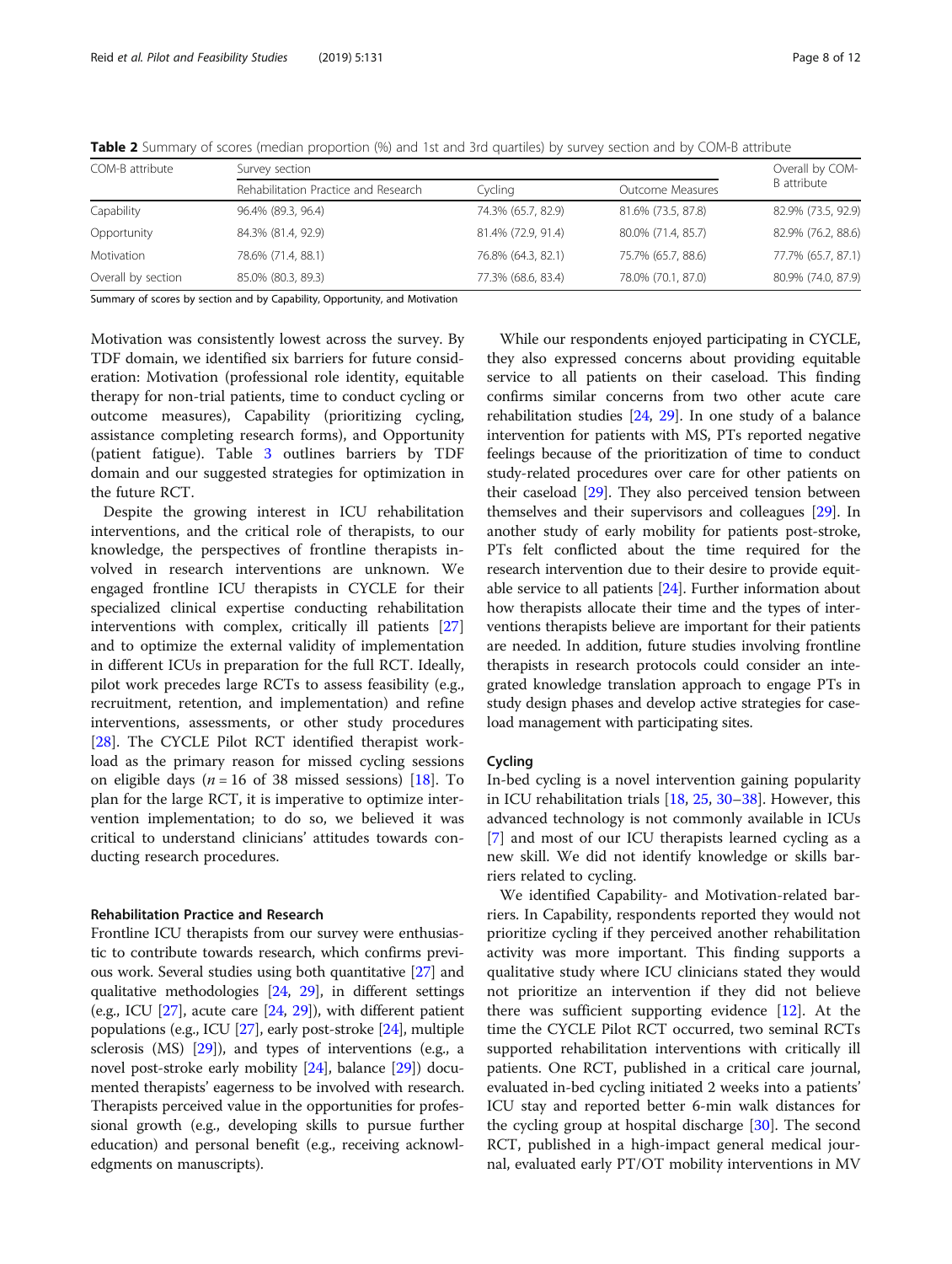| COM-B       | Survey<br>section                          | TDF domain                                     | Barrier                                                                                                                                                         | Proposed strategy                                                                                                                                                                                                                                                                                 |
|-------------|--------------------------------------------|------------------------------------------------|-----------------------------------------------------------------------------------------------------------------------------------------------------------------|---------------------------------------------------------------------------------------------------------------------------------------------------------------------------------------------------------------------------------------------------------------------------------------------------|
| Capability  | In-bed cycling                             | Memory/<br>attention/<br>decision<br>processes | I would not cycle with a study patient if I<br>believed other rehabilitation activities were a<br>higher priority for them.                                     | Education re: ethical imperative to deliver<br>randomized intervention. Also related to<br>time barrier (see strategies under<br>"Motivation" attribute below).                                                                                                                                   |
|             | Outcome<br>measures                        | <b>Skills</b>                                  | I required assistance from another person to<br>transcribe data on research forms during<br>outcome measure assessments.                                        | Training on data form completion. Consider<br>enlisting help from RC to transcribe data during<br>OM assessments, especially for patients in isolation<br>(when unable to bring data forms into room due<br>to infection control limitations).                                                    |
| Opportunity | Outcome<br>measures                        | Environmental<br>context                       | Patients' functional capacity or fatigue limited<br>conduct of cycling and outcome measures on<br>the same day.                                                 | Consider conducting OM before cycling, as more<br>active participation required for OM. Consider use<br>of OM as routine care, instead of a separate<br>session.                                                                                                                                  |
| Motivation  | Rehabilitation<br>practice and<br>research | Beliefs about<br>consequences                  | Implementing the CYCLE protocol presented<br>challenges to providing equitable service for all<br>patients (i.e., patients not enrolled in CYCLE).              | Lack of consensus on types of rehabilitation<br>interventions therapists should administer with<br>patients. More local context from therapists is<br>needed to properly address this barrier.                                                                                                    |
|             | In-bed cycling                             | Professional<br>role                           | If cycling improved outcomes and became<br>recommended standard practice, ICU OTs should<br>not be primarily responsible for implementing<br>this intervention. | Consider OT availability and roles in ICU setting.                                                                                                                                                                                                                                                |
|             | In-bed cycling Emotion                     |                                                | I felt overwhelmed by the time required to<br>conduct cycling sessions.                                                                                         | Researchers* designing trials include budget for<br>additional therapist time to conduct the research<br>intervention.<br>Therapists support colleagues' caseloads when a<br>patient is enrolled.<br>Hospital management** incorporating dedicated<br>research time into budgets.                 |
|             | Outcome<br>measures                        | Emotion                                        | I felt overwhelmed by the time required to<br>collect outcome measures.                                                                                         | See suggestions under "cycling". In addition,<br>researchers could consider hybrid model of<br>research whereby therapists conduct cycling and<br>research personnel conduct OM.<br>Therapists could consider using OM as the routine<br>care intervention on days when patients are<br>eligible. |

<span id="page-8-0"></span>**Table 3** Overview of TDF barrier domains (organized by COM-B attribute) and potential strategies

COM-B Capability-Opportunity-Motivation-Behaviour system, TDF Theoretical Domains Framework, RPR rehabilitation practice and research, OM outcome measures, RC research coordinator, ICU intensive care unit, OT occupational therapist

\*Researchers should consider an integrated approach and collaborate with ICU therapists and individual sites in the design stage. By engaging local expertise at the outset, teams can identify relevant strategies to optimize implementation

\*\*Hospital leaders and management could consider their role in facilitating research; in addition to budget considerations, conveying a positive attitude towards research encourages multidisciplinary coordination and teamwork to conduct the study

patients and reported improved function at hospital discharge for the intervention group [\[39\]](#page-11-0). While our cohort was aware of the evidence for cycling, they may have prioritized the latter evidence. In Motivation, respondents identified concerns about the time required to conduct cycling. Our finding adds to a previous report where 82% of ICU PTs implicated time as the number one barrier to engaging in research [[27](#page-11-0)].

# Outcome Measures

CYCLE used standardized outcome measures to assess differences in physical function between groups. We identified Motivation and Opportunity barriers. Similar to cycling, Motivation was related to time required to conduct outcome measures. Our results support previous research from inpatient, outpatient, and private practice settings, where time was the most commonly reported barrier to conducting outcome measures in the context of high clinical demands [[40](#page-11-0)–[43](#page-11-0)]. Compared to other settings, outcome measures in the ICU may require more time due to patient characteristics including severity of illness, presence of complex catheters and airways, sedation levels, and impaired cognition [[44\]](#page-11-0).

The Opportunity barrier identified patient fatigue and/ or functional capacity affecting therapists' ability to conduct both cycling and outcome measures in the same day. In the CYCLE protocol, patients randomized to cycling also required outcome measure assessment at two occasions: ICU awakening and ICU discharge. Therefore, patients received 30 min of cycling and routine PT, which could include strength and physical function outcome measures, in a single day. For activities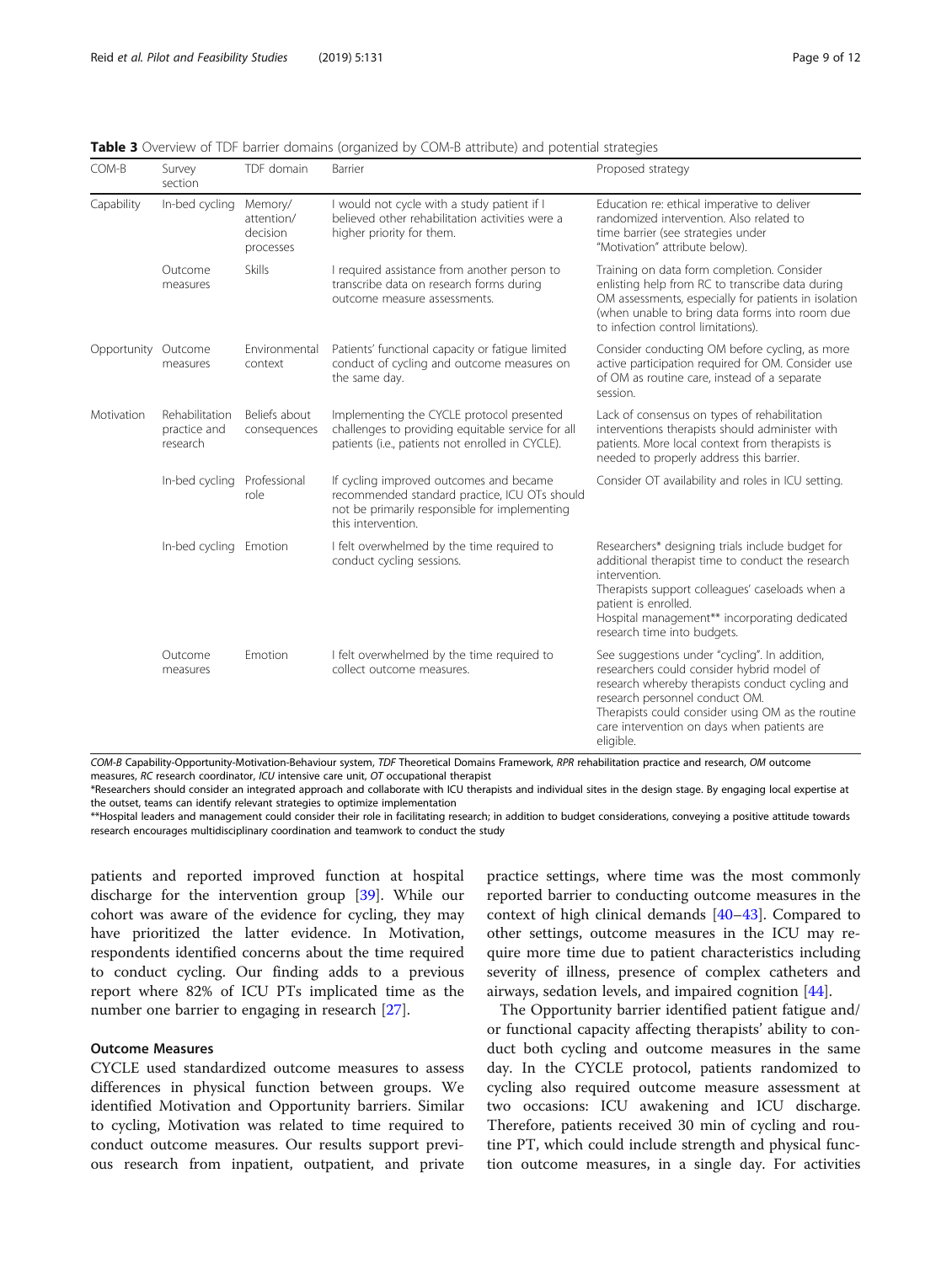dependent on patient effort, functional capacity, alertness, motivation, pain levels, or fatigability impact performance [[44](#page-11-0), [45\]](#page-11-0). Previous studies highlighted participant fatigue as an important factor, including a RCT that intended to provide 90 min/day of rehabilitation but only achieved 23 min [[11](#page-10-0)]. Importantly, this barrier could impact therapists' time, requiring  $> 1$  session to conduct cycling and outcome measures to fulfill the study protocol. To minimize this barrier, we chose functional outcome measures with items typically included as part of routine rehabilitation sessions (e.g., strength assessment, transfers, and endurance) [[46](#page-11-0), [47\]](#page-11-0).

### Implications

We identified Motivation-related barriers in all three survey sections. These included the time required to conduct cycling and outcome measures and perceived challenges providing equitable service to patients who were not enrolled in the study. We believe these are universal barriers for ICU rehabilitation studies and any rehabilitation interventions involving frontline clinicians.

Our respondents reported a median shift length and caseload of 7.5 h and 9 patients per day, respectively. Assuming a 30-min break, this allows approximately 45 min/patient, which includes chart review, communicating and coordinating with the team for rehabilitation (e.g., patient stability, timing of tests, procedures), direct patient care, and documentation. Given this pressing schedule, it is essential that we consider how we can optimize therapists' time to engage in research-related activities. With the complexity of rehabilitation interventions with critically ill patients, a time-motion study of therapists' daily workload may identify opportunities to improve efficiencies. For example, common inefficiencies identified in acute care nursing included searching for orders, illegible handwriting, and searching for equipment [\[48](#page-11-0), [49](#page-11-0)]. Similar studies are urgently needed in the ICU setting with rehabilitation personnel.

Equitable service in the ICU is a complex construct and requires further exploration. Current guidelines from the Society of Critical Care Medicine conditionally recommend that critically ill adults receive rehabilitation/ mobilization interventions in the ICU [\[50\]](#page-11-0). However, intervention heterogeneity limited more specific recommendations about the timing, type, or duration of rehabilitation [\[50\]](#page-11-0). With the lack of consensus on the types of rehabilitation interventions indicated for ICU patients, we need more enriched information about therapists' perceptions than available from the survey. For example, more information about patient populations, typical interventions, and the timing and duration of rehabilitation in ICUs is needed.

Engaging frontline therapists represents an important opportunity to optimize implementation of research interventions. Different stakeholders can facilitate engagement. For example, researchers could engage therapists at participating centers in the study design phase or at protocol implementation to identify and minimize barriers. Therapists involved in research could consider how to support each other during the study (e.g., providing caseload support), and hospital leaders and management could consider their roles, including providing dedicated time for staff to take part in research and encouraging interdisciplinary teamwork to implement protocols. In Table [3](#page-8-0), we suggest specific ways to facilitate engagement in complex rehabilitation research interventions in ICU.

# Limitations and strengths

Our study has limitations. While quantitative surveys can elicit important factual information, their purpose is to measure specific constructs and is limited in the contextual information they can provide  $[51]$ . In follow-up, a qualitative study would be beneficial to gain more in-depth understanding of respondents' motivations and thinking [\[51](#page-11-0)]. As with any survey, there is potential for response bias [[52](#page-11-0)], and we are unable to determine if there were differences between responders and non-responders. For some questions, it would be helpful to understand if respondents had different perspectives based on a patient's randomized treatment allocation. Patients randomized to cycling received more rehabilitation time than those in routine care in the CYCLE pilot RCT [\[18\]](#page-11-0); perceptions of providing equitable service to all patients may have differed by randomized group. This information would help us more effectively address specific barriers. Finally, because our survey was specific to in-bed cycling, it may not be generalizable to all rehabilitation research interventions. However, it provides guidance to others implementing complex interventions, particularly with novel technology.

Our study also has several important strengths. To our knowledge, we are the first to conduct an international survey of frontline ICU therapists involved in a rehabilitation intervention trial with novel technology. Our survey was grounded in established KT theory that provides a robust framework for identifying barriers and potential strategies to overcome them. We conducted rigorous testing throughout survey development to optimize the data and included free-text questions in each section to provide context to quantitative data. Finally, due to our persistent follow-up with non-responders, we had a very high response rate (85%), which optimizes the external validity [[22\]](#page-11-0). Our response rate is similar or better than other surveys of ICU PTs reporting response rates from 22 to 87% [\[7](#page-10-0), [53](#page-11-0), [54](#page-11-0)].

# Conclusions

Given the widespread interest in improving patient outcomes and ICU rehabilitation research, it is imperative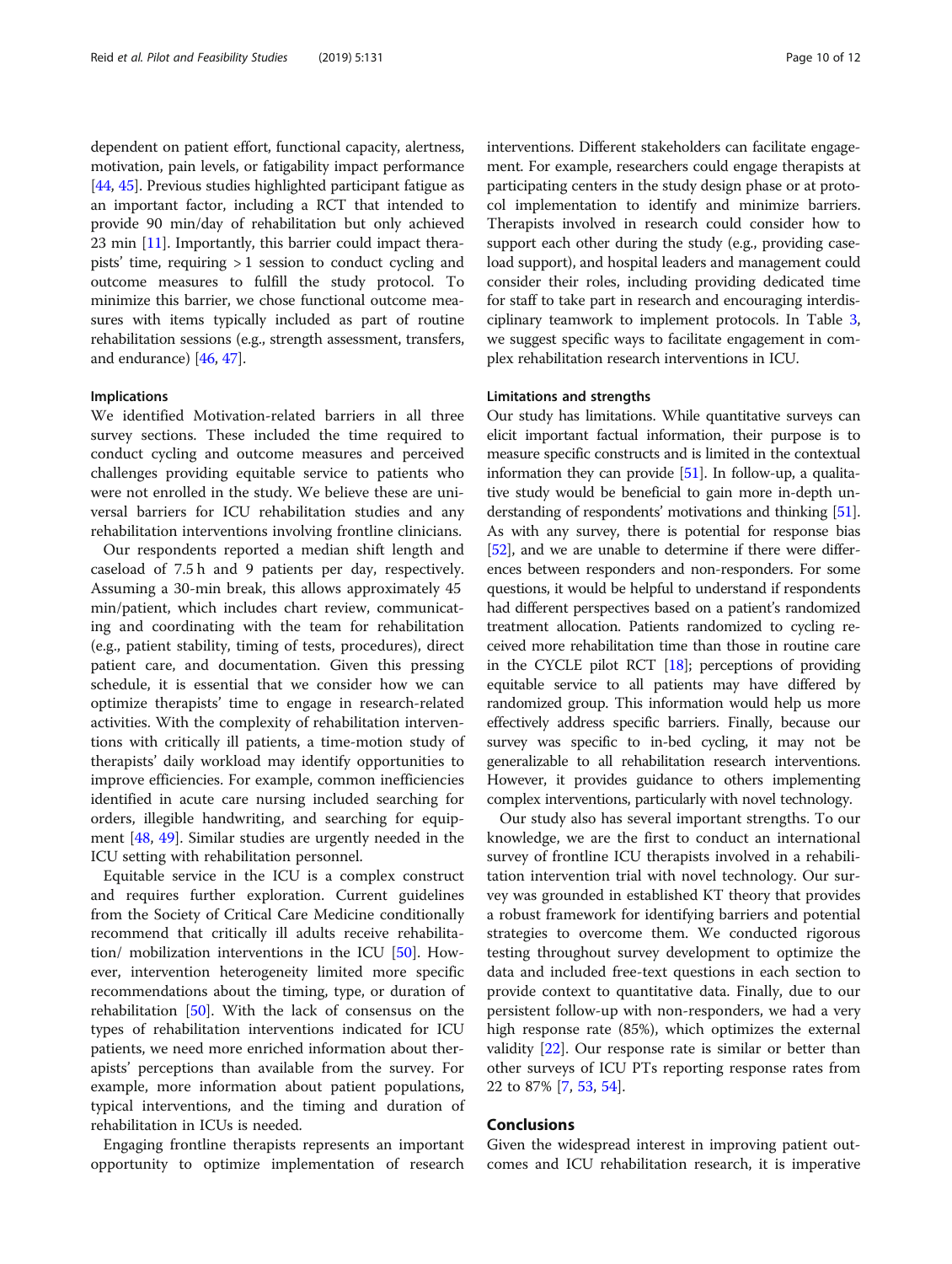<span id="page-10-0"></span>to consider the implications of involving frontline providers in clinical research. Our survey sought to understand therapists' perceptions regarding conduct of clinical research and perceived barriers and facilitators to conducting interventions and outcomes in the CYCLE Pilot RCT. Overall, therapists enjoyed involvement in CYCLE and are enthusiastic to participate in research. However, Motivation, specifically time, was an important barrier. With the CYCLE study advancing to the full RCT, results of this study will help us identify appropriate KT strategies to optimize cycling delivery and outcome measure ascertainment. Furthermore, our results provide important insight to researchers designing and evaluating future complex rehabilitation interventions. Conducting research is vital to improving patient care and outcomes; thus, it should be viewed as a collective responsibility to optimize the engagement of clinicians with the relevant expertise at the right time.

## Supplementary information

Supplementary information accompanies this paper at [https://doi.org/10.](https://doi.org/10.1186/s40814-019-0509-3) [1186/s40814-019-0509-3.](https://doi.org/10.1186/s40814-019-0509-3)

Additional file 1: CYCLE RCT Survey additional file 1. Electronic Supplement for Therapist Perceptions of ICU Rehab Research. This additional file contains the following: Additional survey methods. Table S1. Table of specifications. Table S2. Details of survey testing. Table S3. Summary statistics for items in the Rehabilitation Practice and Research section. Table S4. Summary statistics for items in the Cycling section. Table S5. Respondent perceptions regarding primary responsibility for implementing cycling. Table S6. Summary statistics for items in the Outcome Measures section. Clinical sensibility testing tool. Reference.

Additional file 2. CYCLE RCT Survey additional file 2. Electronic Supplement for Therapist Perceptions of ICU Rehab Research. This additional file contains a copy of the electronic survey.

#### Abbreviations

CI: Confidence interval; COM-B: Capability-Opportunity-Motivation-Behaviour framework; ICU: Intensive care unit; KT: Knowledge translation; MS: Multiple sclerosis; MV: Mechanical ventilation; OT: Occupational therapist; PT: Physiotherapist; RCT: Randomized clinical trial; SD: Standard deviation; TDF: Theoretical Domains Framework

#### Acknowledgements

The authors are grateful to the following people for their contributions to the development and testing of this survey (in alphabetical order): Sue Berney PT, PhD; Karen Burns MD; France Clarke RRT; Aileen Costigan OT, PhD; Sarah Couch PT; Ashley Eves PT; Frances Garner PT; Christine Hui PT; Caitlyn Kuzyk PT; Ally MacDonnell PT; Ellen McDonald RN; Annie Newman PT; Heather O'Grady BSc; Amy Pastva PT, PhD; Laurel Patterson PT; Barb Pollock PT; Paul Stratford PT; and Alex Young PT.

#### Authors' contributions

JCR, DM, and MEK designed the study. JCR collected the data and conducted the statistical analysis. JCR and MEK interpreted the data. JCR led the writing of the manuscript with MEK and DM contributing. All authors read and approved the manuscript.

#### Funding

Michelle Kho is funded by a Canada Research Chair. This study was funded by a Canadian Institutes of Health Research Catalyst Grant from the Institute of Musculoskeletal Health and Arthritis (FRN: 151715). The funder had no role in the study design, data collection and analysis, decision to publish, or preparation of the manuscript.

#### Availability of data and materials

Data supporting the findings are available and can be requested from the corresponding author.

#### Ethics approval and consent to participate

The Hamilton Integrated Research Ethics Board approved this study.

### Consent for publication

Not applicable.

#### Competing interests

Three of the RT300 in-bed cycle ergometers used for the CYCLE Pilot RCT were loaned to Michelle Kho by Restorative Therapies. Restorative Therapies had no role in the study design, data collection and analysis, decision to publish, or preparation of the manuscript.

#### Author details

1 Faculty of Health Sciences, School of Rehabilitation Science, Institute of Applied Health Sciences, McMaster University, Room 403, 1400 Main Street West, Hamilton, ON L8S 1C7, Canada. <sup>2</sup>Department of Physiotherapy, St. Joseph's Healthcare Hamilton, 50 Charlton Avenue East, Hamilton, ON L8N 4A6, Canada.

# Received: 2 May 2019 Accepted: 1 October 2019 Published online: 12 November 2019

#### References

- 1. Castro-Avila AC, Serón P, Fan E, Gaete M, Mickan S. Effect of early rehabilitation during intensive care unit stay on functional status systematic review and meta-analysis. PLoS One. 2015;10(7):e0130722. [https://doi.org/10.](https://doi.org/10.1371/journal.pone.0130722) [1371/journal.pone.0130722](https://doi.org/10.1371/journal.pone.0130722) [published Online First: Epub Date].
- 2. Herridge MS, Tansey CM, Matte A, et al. Functional disability 5 years after acute respiratory distress syndrome. N Engl J Med. 2011;364(14):1293–304.
- 3. Cameron S, Ball I, Cepinskas G, et al. Early mobilization in the critical care unit: a review of adult and pediatric literature. J Crit Care. 2015;30(4):664–72. <https://doi.org/10.1016/j.jcrc.2015.03.032> [published Online First: Epub Date].
- 4. Needham DM, Davidson J, Cohen H, et al. Improving long-term outcomes after discharge from intensive care unit: report from a stakeholders' conference. Crit Care Med. 2012;40(2):502–9. [https://doi.org/10.1097/CCM.](https://doi.org/10.1097/CCM.0b013e318232da75) [0b013e318232da75](https://doi.org/10.1097/CCM.0b013e318232da75) [published Online First: Epub Date].
- Reid JC, Unger J, McCaskell D, Childerhose L, Zorko DJ, Kho ME. Physical rehabilitation interventions in the intensive care unit: a scoping review of 117 studies. J Intensive Care. 2018;6(1):80.
- 6. Grol R, Grimshaw J. From best evidence to best practice: effective implementation of change in patients' care. Lancet. 2003;362(9391): 1225–30. [https://doi.org/10.1016/S0140-6736\(03\)14546-1](https://doi.org/10.1016/S0140-6736(03)14546-1) [published Online First: Epub Date].
- 7. Koo KK, Choong K, Cook DJ, et al. Early mobilization of critically ill adults: a survey of knowledge, perceptions and practices of Canadian physicians and physiotherapists. CMAJ open. 2016;4(3):E448–E54.
- 8. Dubb R, Nydahl P, Hermes C, et al. Barriers and Strategies for Early Mobilization of Patients in Intensive Care Units. Ann Am Thoracic Soc. 2016; 13(5):724–30.
- 9. Hodgson C, Bellomo R, Berney S, et al. Early mobilization and recovery in mechanically ventilated patients in the ICU: A bi-national, multi-centre, prospective cohort study. Critical Care. 2015;19(1):81.
- 10. Berney SC, Rose JW, Bernhardt J, Denehy L. Prospective observation of physical activity in critically ill patients who were intubated for more than 48 hours. J Crit Care. 2015;30(4):658–63.
- 11. Wright SE, Thomas K, Watson G, et al. Intensive versus standard physical rehabilitation therapy in the critically ill (EPICC): a multicentre, parallel-group, randomised controlled trial. Thorax. 2018;73(3):213–21.
- 12. Parry SM, Remedios L, Denehy L, et al. What factors affect implementation of early rehabilitation into intensive care unit practice? A qualitative study with clinicians. J Crit Care. 2017;38:137–43.
- 13. Scott SD, Albrecht L, O'Leary K, et al. Systematic review of knowledge translation strategies in the allied health professions. Implement Sci. 2012; 7(1):70.
- 14. Graham ID, Logan J, Harrison MB, et al. Lost in knowledge translation: time for a map? J Contin Educ Health Prof. 2006;26(1):13–24. [https://doi.org/10.](https://doi.org/10.1002/chp.47) [1002/chp.47](https://doi.org/10.1002/chp.47) [published Online First: Epub Date].